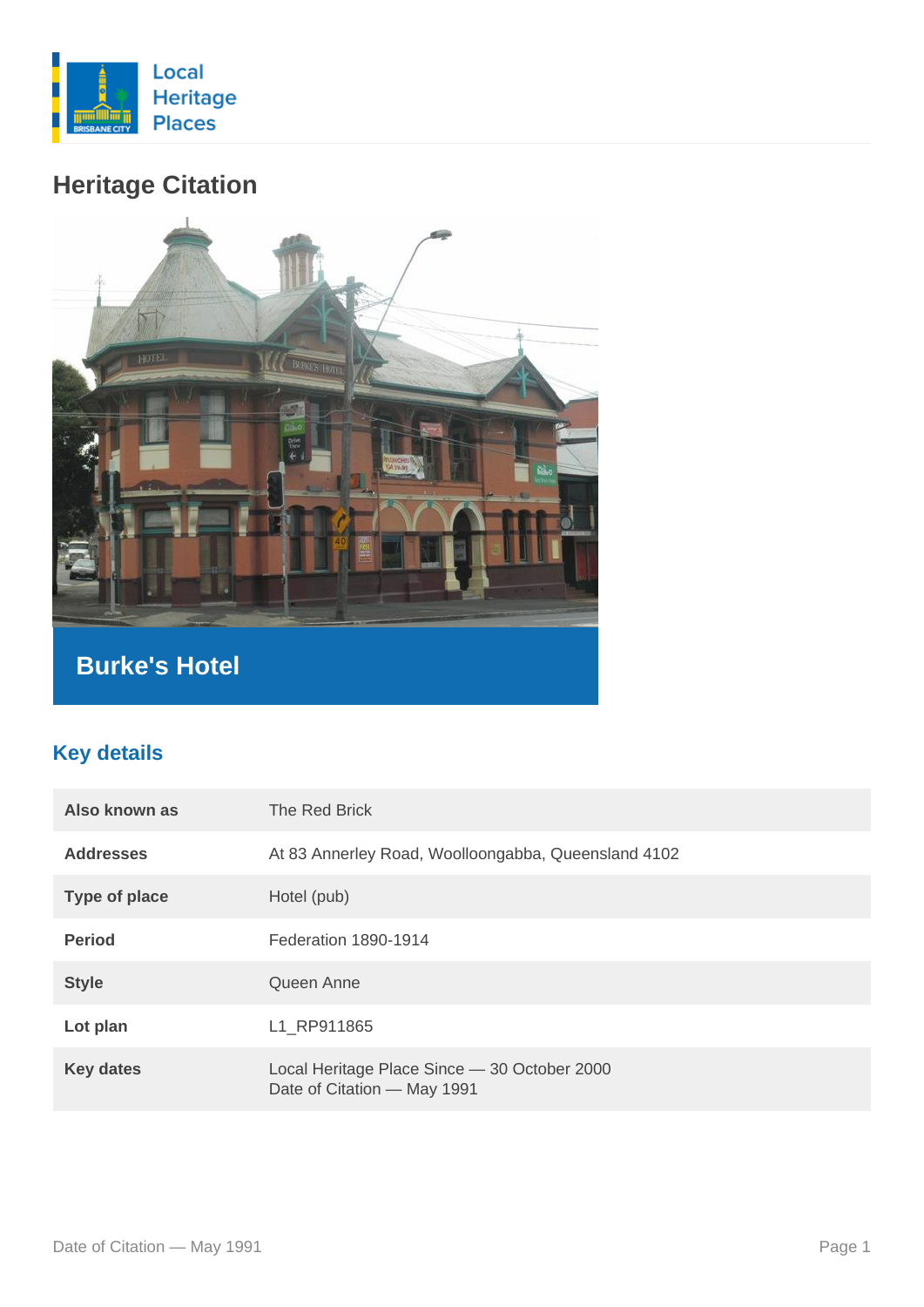| Construction          | Roof: Corrugated iron;<br>Walls: Brick - Painted          |
|-----------------------|-----------------------------------------------------------|
| People/associations   | John Hall and Son (Architect)                             |
| Criterion for listing | (A) Historical; (E) Aesthetic; (H) Historical association |

Burke's Hotel was built in 1890 for Thomas Burke who contracted prominent Brisbane architects John Hall & Son for its design. The hotel's siting on Annerley Road (then called Boggo Road) provided an advantage due to the large number of bullock drivers who were travelling through on the teamster trail from the Darling Downs. Burke remained the owner and proprietor of the hotel until 1899 before selling it on. It has since had a number of owners but in the 1980s was named 'Burke's Hotel' in his honour. The hotel retains a lot of its original architecture and is substantially intact for a nineteenth century hotel.

## **History**

Burke's Hotel was built in 1890 for Thomas Burke. On 12 November 1889, Thomas Burke purchased this site and the same day took out a ?3,000 mortgage, presumably for the construction of this hotel.<sup>1</sup> The architectural firm, John Hall & Sons called tenders on 16 December 1889 and A. James won the contract. The cost of the stone work was estimated at  $23,740$  $23,740$  and the terracotta,  $23,760$ .

Burke's Hotel was built on Boggo Road, an early name for Annerley Road, to cater for the bullock drivers travelling on the teamster trail from the Darling Downs.  $3$ 

Thomas Burke remained the owner and proprietor of this hotel until his death on 28th November 1899. It was subsequently owned by Michael Burke who in March 1901 sold the property to Perkins & Co Ltd.<sup>[4](#page-3-0)</sup>

Burke's Hotel was later called 'The Red Brick'. This name may be derived from the building's red brick or from the colloquial name used by local bookmakers for a red 10-pound note – a 'brick'.<sup>[5](#page-3-0)</sup>

In the 1980s this hotel was renamed Burke's Hotel in honour of Thomas Burke. The hotel retains its traditional elaborate staircase, graceful arches and leadlight doors, which bear the words 'Burke's Hotel'.

## **Description**

Burke's Hotel is predominantly brick with a corrugated iron roof, although there are some timber lean-to structures to the rear of the building. Gable ends with finials feature as part of the roof form, providing address to both streets. The most dominant features of the roofscape however, are the corner pyramidal roof, and the predominance of chimneys. An upper level awning supported by cast iron brackets skirts around both buildings frontages directly beneath the gables.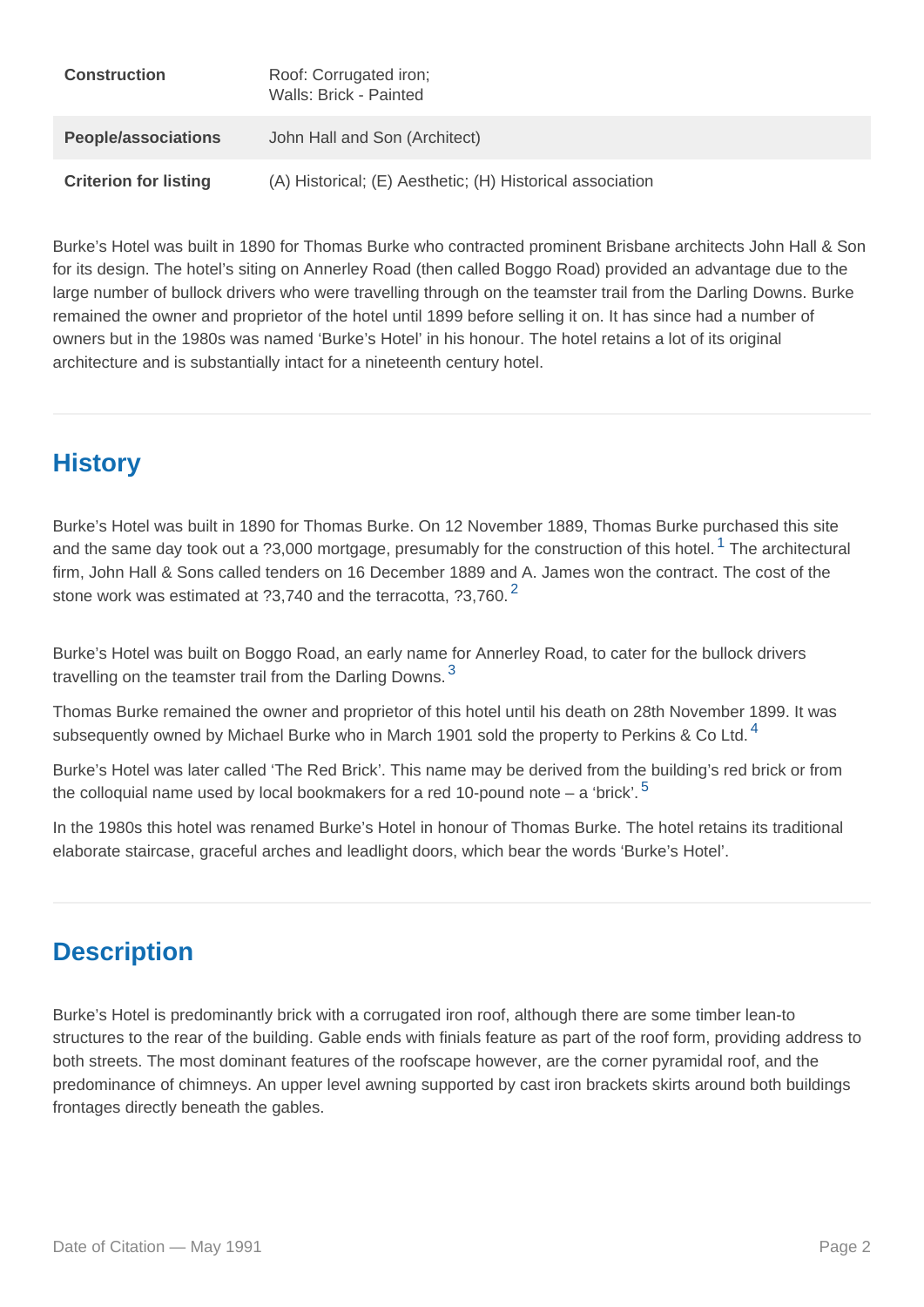The Annerley Road frontage has a short arcade of three bays at street level, above this is an equivalent length of verandah. To either side of the arcade on the lower level are groups of three windows, the centre one slightly larger. Above these on the upper level there are centrally located single windows. The gable roof ends align with these window groupings.

The Stephens Road frontage is less elaborate but similar, the arcade and verandah being replaced by an entry door flanked by windows, and the single upper window respectively. The addition along this face has its own slightly different proportion of a lower height than the original building, it has a doorway to its lower left. The gable located centrally on the addition has a pair of windows symmetrically beneath it.

The building has a truncated corner at the point below the octagonal pyramidal roof where the two frontages meet. This turns the corner in three steps giving the appearance of a separate tower. The fabric of the building seems predominantly intact, the major change being the painting of the facebrick exterior.

## **Statement of significance**

#### **Relevant assessment criteria**

This is a place of local heritage significance and meets one or more of the local heritage criteria under the Heritage planning scheme policy of the *Brisbane City Plan 2014*. It is significant because:

#### **Historical**

CRITERION A

The place is important in demonstrating the evolution or pattern of the city's or local area's history

as a surviving example of one of the many hotels for which Brisbane was renowned in the late nineteenth century.

#### **Aesthetic**

CRITERION E

The place is important because of its aesthetic significance

for its fine contribution to the Annerley Road streetscape; and, as a substantially intact nineteenth century hotel that retains a lot of its original architecture.